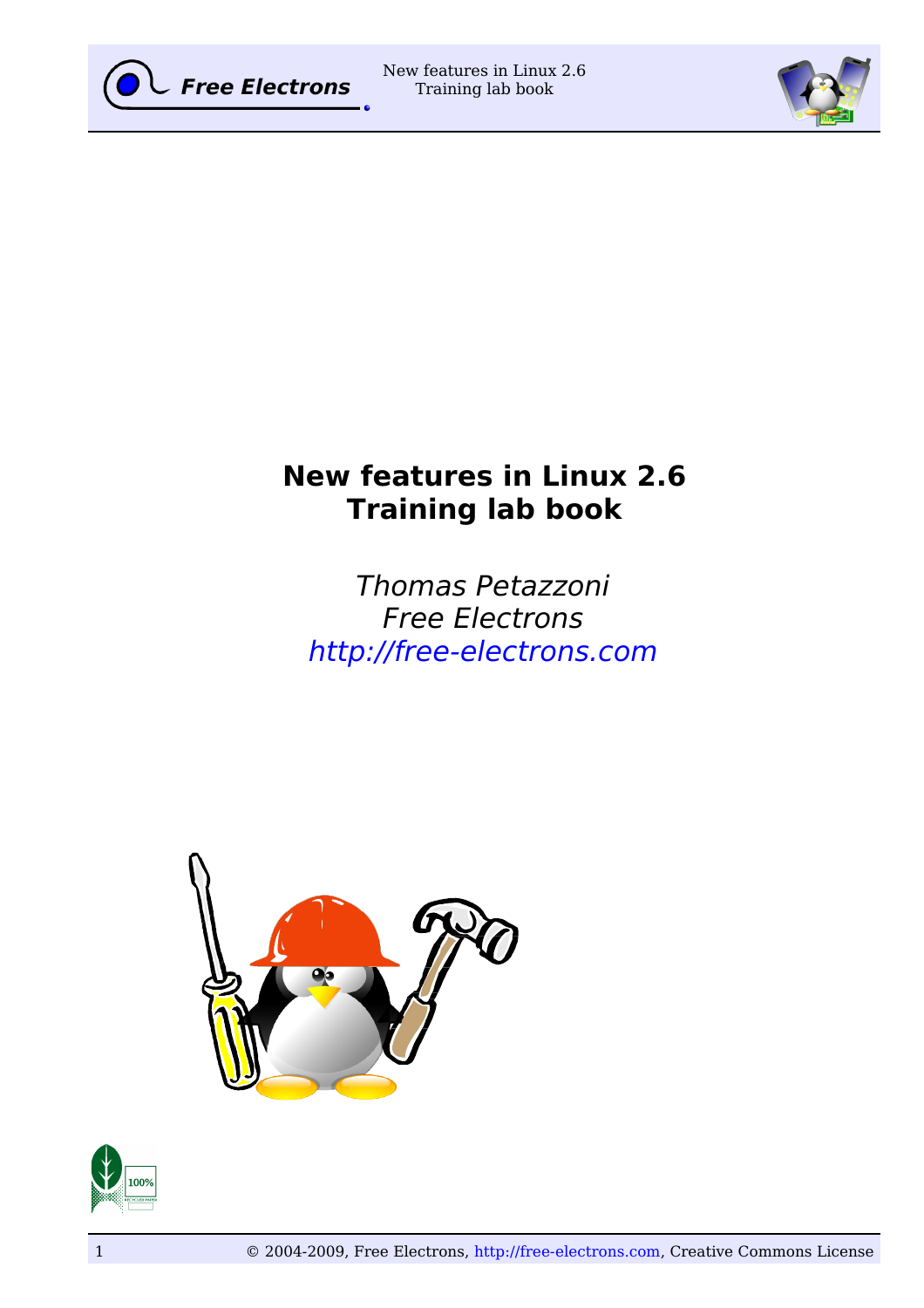

New features in Linux 2.6 Training lab book



# **About this document**

This document is part of an embedded Linux training from Free Electrons.

You will find the whole training materials (slides and lab book) on [http://free-electrons.com/training/linux26.](http://free-electrons.com/training/linux26)

Lab data can be found on [http://free-electrons.com/labs/embedded\\_linux.tar.bz2.](http://free-electrons.com/labs/embedded_linux.tar.bz2)

#### **Copying this document**

© 2009, Free Electrons, [http://free-electrons.com.](http://free-electrons.com/)



This document is released under the terms of the [Creative Commons Attribution-](http://creativecommons.org/licenses/by-sa/3.0/)[ShareAlike 3.0 license.](http://creativecommons.org/licenses/by-sa/3.0/) This means you are free to download, distribute and even modify it, under certain conditions.

Document updates and translations available on [http://free-electrons.com/docs/linux26-features.](http://free-electrons.com/docs/linux26-features)

Corrections, suggestions, contributions and translations are welcome!

## **Training setup**

See the training labs on<http://free-electrons.com/training/drivers>for setup instructions, which are shared with these practical labs.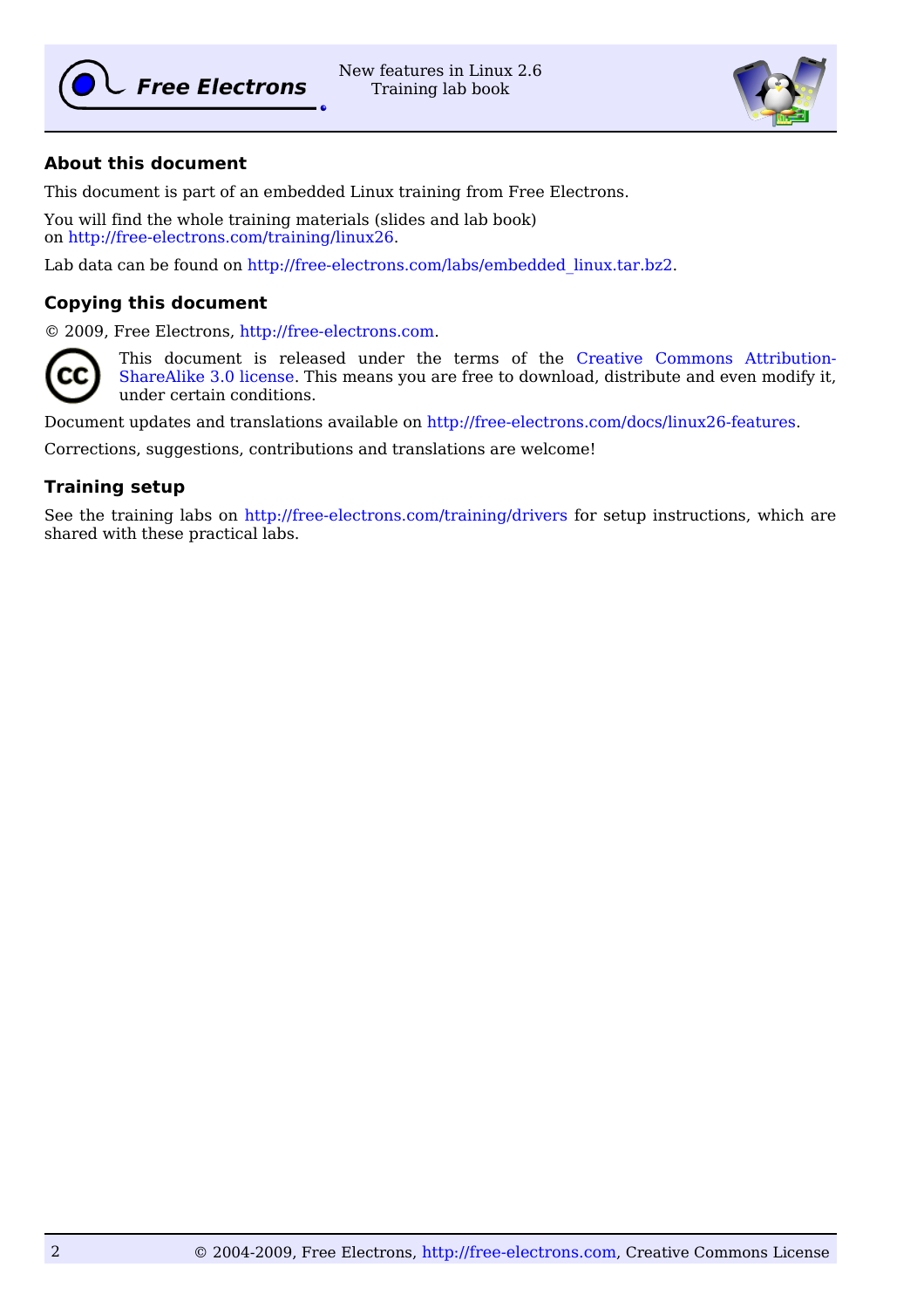

# **Lab 1 – Use the new debugfs filesystem**

Objective: Set up and use in a simple kernel module the new debugfs facility

After this lab, you will be able to

- Configure and compile the Linux kernel with debugfs support
- Configure userspace to access debugfs
- Create, compile and use a kernel module that exports debugging information to userspace using debugfs

# **Setup**

Go to the /mnt/labs/**linux26**/lab1 directory.

Make sure you have at least 600 MB of free disk space.

# **Getting, configuring and compiling the kernel**

Create a linux/ directory and download the 2.6.24 kernel inside this directory using ketchup.

Modify the main kernel Makefile to do cross-compilation on ARM : set ARCH to arm and CROSS COMPILE to arm-linux-. Then, configure the kernel for the Realview machine type, using

make realview\_defconfig

Edit the generated configuration to :

- enable support for the debug filesystem, in the Kernel Hacking section of the kernel configuration tool
- enable support for root filesystem over NFS (in Networking, Kernel level autoconfiguration, and in File systems, NFS client support and NFS root filesystem support)

Finally, compile your kernel !

## **NFS environment setup**

Setup your system so that the nfsroot/ directory is exported by NFS. You can follow the instructions of lab 4 of « Embedded Linux kernel and driver development » training book, available of Free Electrons' website.

You should now be able to run Qemu using the provided run gemu script, and see a shell start after the kernel boot. Make sure that the debugfs support is properly compiled by looking at the /proc/filesystems file.

# **Setup the debugfs filesystem**

To access the informations exported through debugfs by the kernel, this virtual filesystem needs to be mounted. In the target filesystem, create a /debug directory, and make sure the *debugfs* filesystem gets mounted during boot by modifying the /etc/init.d/rcS script.

## **Use debugfs**

The /src directory of the target filesystem contains a kernel module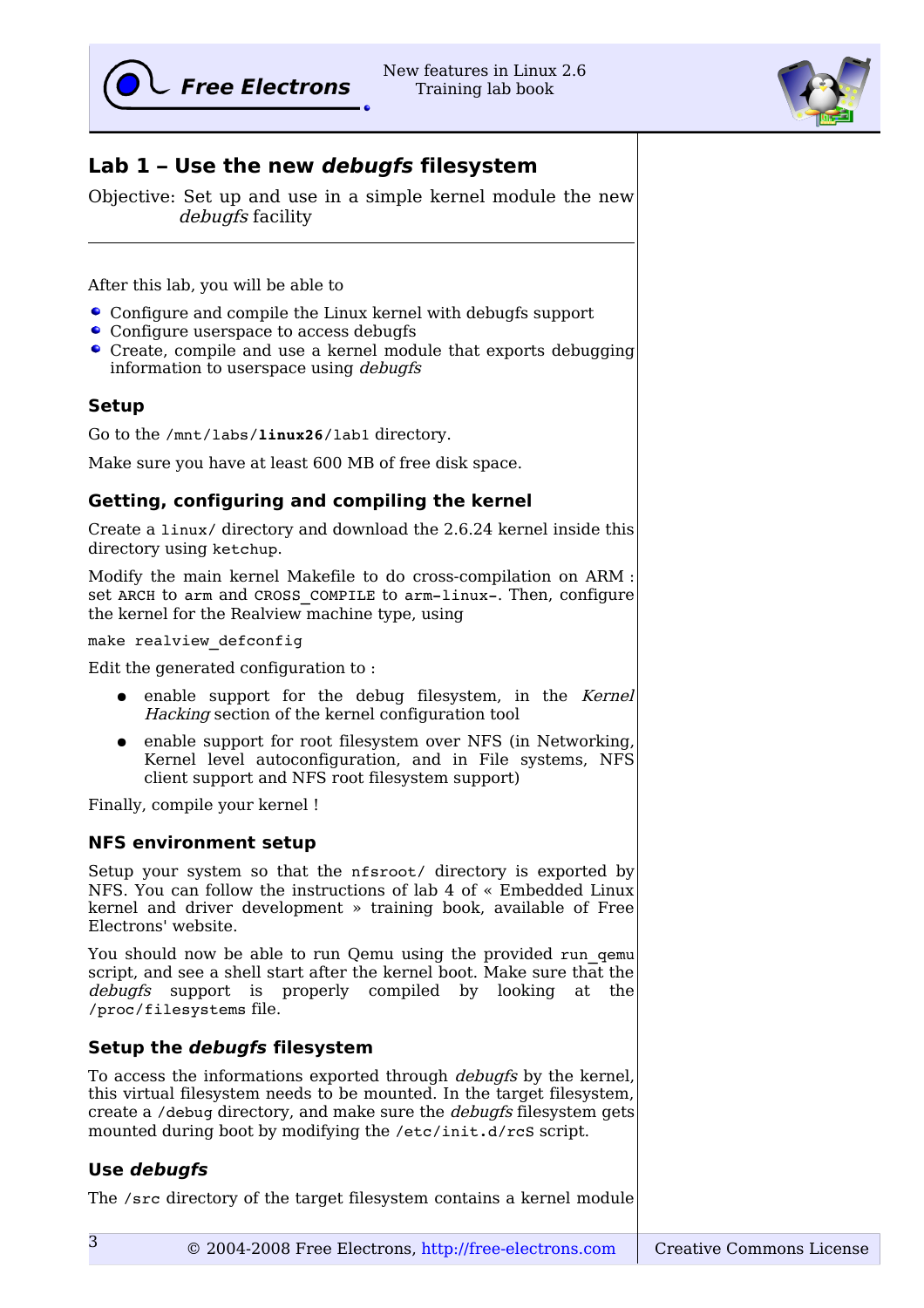

4



skeleton, with two variables: myvar and str. The goal of the lab is to export them to userspace using *debugfs*. Documentation for *debugfs* is available at:

<http://www.free-electrons.com/kerneldoc/latest/DocBook/filesystems/>

Fill the debugfstest\_init() and debugfstest\_exit() functions to properly export and unexport these variables to userspace, in a new debugfs directory named test.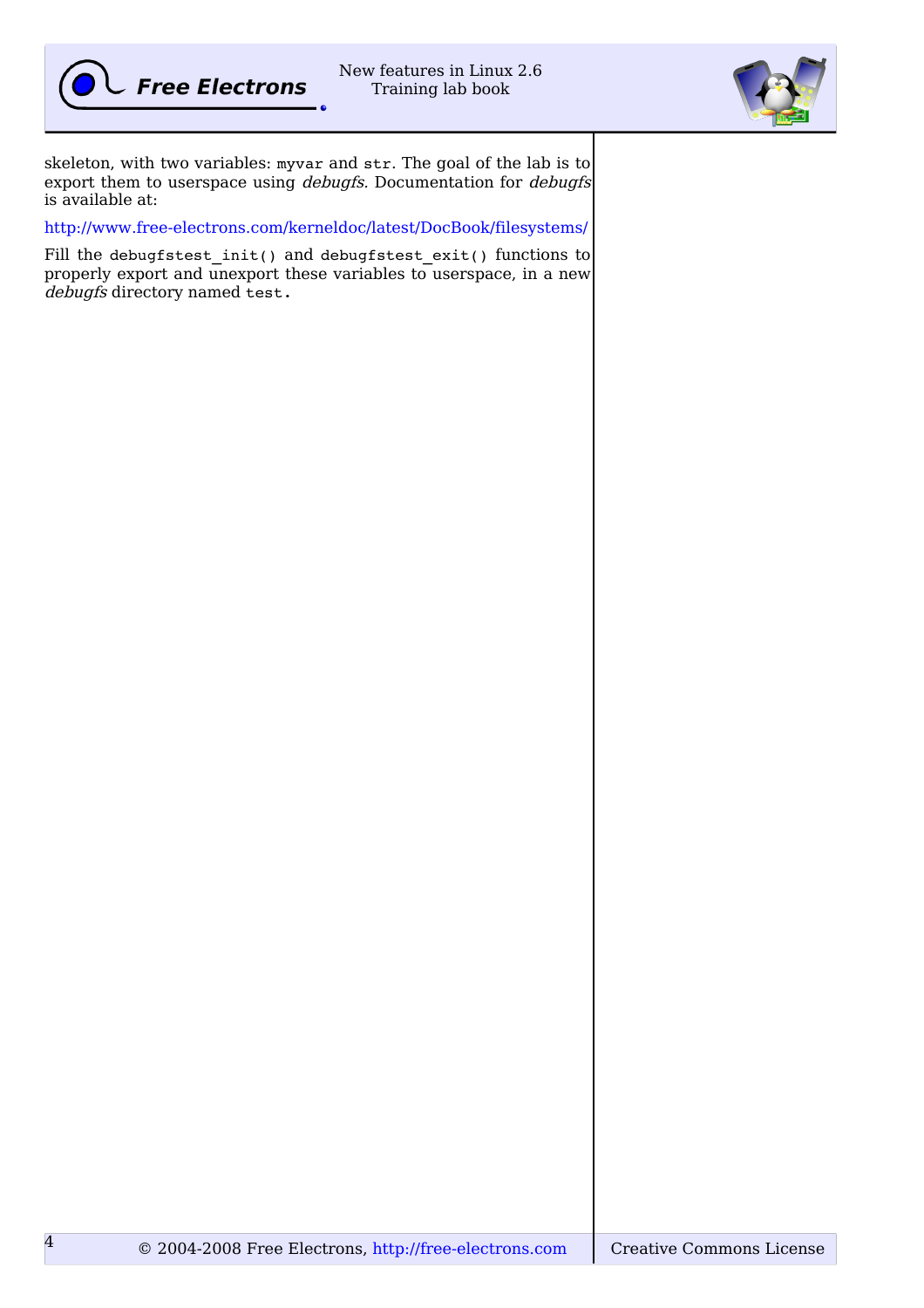# **Lab 2 – Creating an userspace driver**

Objective: Experiment the new UIO framework of the Linux kernel to implement a simple userspace driver

After this lab, you will be able to

- Configure and compile the Linux kernel with UIO support
- Create the small kernel module needed for UIO
- Create an userspace application that interacts with the hardware through UIO

## **Setup**

Go to the /mnt/labs/**linux26**/lab2 directory.

Make sure you have at least 600 MB of free disk space.

## **Getting, configuring and compiling the kernel**

Create a linux/ directory and download the 2.6.24 kernel inside this directory using ketchup. Apply the data/uio-on-arm.patch patch to the kernel tree.

Modify the main kernel Makefile to do cross-compilation on ARM: set ARCH to arm and CROSS COMPILE to arm-linux-. Then, configure the kernel for the Realview machine type, using

make realview defconfiq

Edit the generated configuration to:

- disable support for the PL011 serial driver
- enable support for UIO
- enable support for root filesystem over NFS (in Networking, Kernel level autoconfiguration, and in File systems, NFS client support and NFS root filesystem support)

Finally, compile your kernel!

#### **NFS environment setup**

Setup your system so that the nfsroot/ directory is exported by NFS. You can follow the instructions of lab 4 of « Embedded Linux kernel and driver development » training book, available of Free Electrons' website.

You should now be able to run Oemu using the provided run gemu script, and see a shell start after the kernel boot.

#### **Basic UIO driver**

The goal of the lab is to write a simple UIO driver for the PL011 UART, which will allow to send and receive characters through the serial port.

UIO drivers are made of two parts: a small kernel module that registers the driver and contains a basic interrupt handler, and an userspace part, which is the core of the driver. Documentation about UIO is available in the DocBook format in the kernel Documentation/

Patching the kernel is needed because the main ARM Kconfig file does not use the default drivers/Kconfig file. So every time a new driver type is added to the kernel, the ARM Kconfig file must be updated. Work is ongoing to fix that in the next version of the kernel.

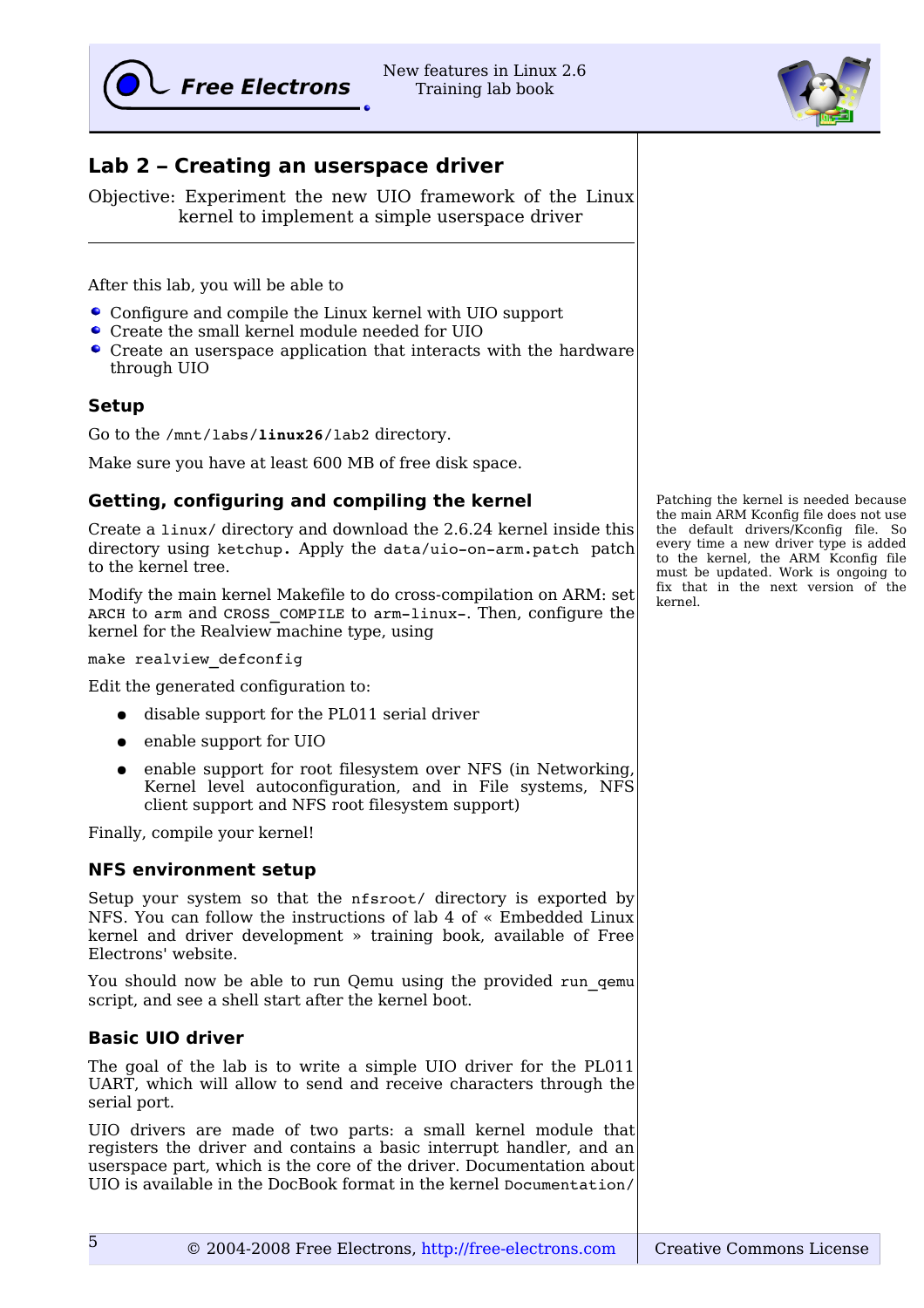



directory and a compiled version of it is available online at [http://www.free-electrons.com/kerneldoc/latest/DocBook/uio-howto.](http://www.free-electrons.com/kerneldoc/latest/DocBook/uio-howto)

The nfsroot/src/ directory contains a skeleton for the kernel module and the userspace driver. Your first task is to get the character emission working by :

- filling the pl011 probe() and pl011 remove() functions so that they properly register and unregister the device to the UIO framework
- filling the main() function of the userspace driver to open the UIO device, map its register region to memory using mmap(), and write some characters to the correct register so that they get written to the serial port

The following hints will help you in filling the functions :

- In the pl011 probe() function, the physical memory address of the serial port is available in dev->res.start, and the end of the register region is in dev->res.end.
- Start without any interrupt handler.
- Sending bytes through the serial ports is done by writing to the UART01x\_DR register, for which a macro is available in the userspace driver skeleton. The macro contains the offset of the register in the register region.
- You will have to create the /dev/uio0 device node with the correct major and minor numbers. They can be found in /sys/ class/uio/.
- The 2.6.24 kernel contains the kernel part of an UIO driver, in the file drivers/uio/uio cif.c. Do not hesitate to use it as an example !

To test your driver, you will have to first compile it on the host using the provided Makefile, which compiles both the kernel and user parts. Then, on the target, you need to insert the kernel module into the running kernel :

insmod /src/pl011-uio.ko

Once the kernel module is correctly inserted, you can run the userspace driver :

/src/user

6

Note that Qemu is configured with the -serial stdio option which means that the first serial port input and output take place through the terminal that was used to run Qemu.

# **Adding support for reception**

To get reception from the serial port working, we will use the interrupt handling facilities provided by UIO. By registering a simple interrupt handler through UIO, your userspace driver will be able to block using the read() system call until an interrupt occurs.

By following the documentation of UIO, write and register an interrupt handler in your kernel module that :

• reads from the UART011 MIS register, and if the value is zero, returns with IRQ\_NONE. A zero value means that no interrupt To get your pl011\_remove() function working, you'll have to use the amba\_set\_drvdata() and amba qet drvdata() function. They allow to associate an opaque pointer, such as your pointer to the struct uio\_info to an amba\_device structure. That way, you'll be able to get back your struct uio\_info pointer in pl011 remove().